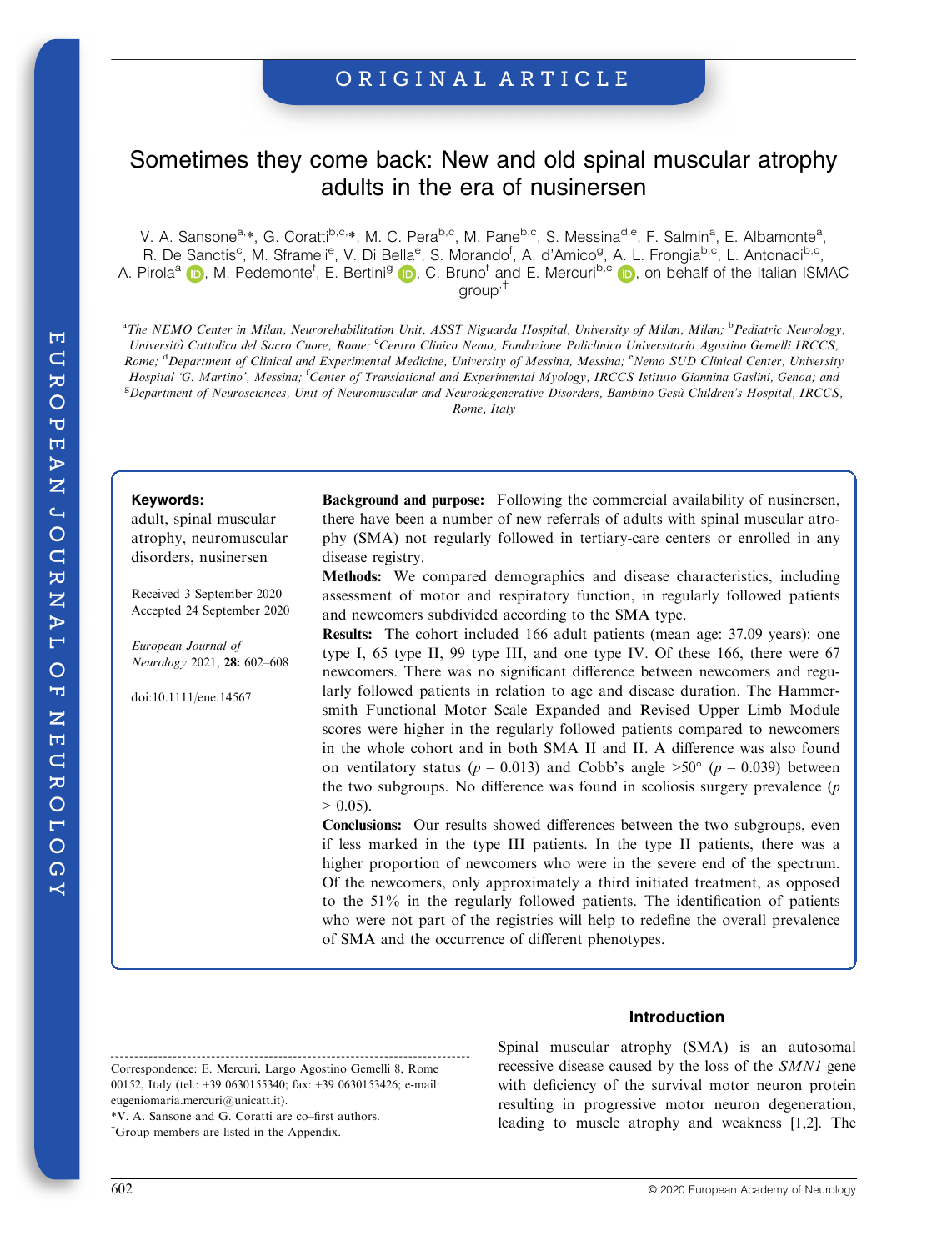advent of clinical trials using different approaches and the subsequent approval of two products, nusinersen and more recently onasemnogene abeparvovec, have completely changed the natural history of the disease. The pivotal studies were mainly performed in infants and young children. The drugs have been approved worldwide for all SMA patients, irrespective of age, probably taking into account that the effect seen in type I infants or in young children with late onset [3,4] may also be observed in older patients, especially in those with a higher SMN2 copy number. Because of this, in some countries nusinersen has been made available for all types of SMA and for all ages, including adults who had not been included in the pivotal studies [3,4]. Recent papers on the real-world use of nusinersen in adult patients report a wide range of functional levels at baseline, highlighting the challenges to define treatment effect in such a heterogeneous group [5–7].

The challenges are mainly related to the paucity of natural history data to be used for comparison with treated adult SMA [3–11], but also to an unexpected increase in the number and type of adult SMA patients referred to tertiary-care centers [8–16].

In 2017, as a result of the news reporting the availability of nusinersen as a new treatment on national media and through advocacy groups and social networks [17], many adult SMA patients, unknown to national registries or to the network of tertiary-care centers, became suddenly "visible" as they contacted expert centers to have information on the new treatments in general.

We describe the clinical and demographic features of a large adult cohort with SMA report our experience of the new patients who came to clinic at the time new treatments became available, and try to establish possible differences with the adult patients regularly followed in our clinics.

#### Methods

The study is part of a large multicentric study on natural history in spinal muscular atrophy involving five Italian tertiary-care centers. Since June 2018, data have been collected as part of an International Spinal Muscular Atrophy Registry and Consortium [18].

The study was approved by the ethics committee at each center. Written informed consent was obtained for all the patients who agreed to participate.

Demographics and disease characteristics were collected on the last visit. For patients who started nusinersen, the data were collected on the last visit before treatment started. Information on the accessibility to nusinersen treatment was retrieved from the last follow-up visit available.

Adult newcomers were defined as those patients having their first visit at one of the centers, after 2017, with the main purpose of having access or information about the nusinersen treatment.

All patients were assessed using functional measures, such as the Hammersmith Functional Motor Scale Expanded (HFMSE) for SMA and Revised Upper Limb Module (RULM), and respiratory function using forced vital capacity (FVC) in liters and percent predicted [9,19–24]. As type II and III patients are known to be at risk of developing respiratory and nutritional problems [25,26], and to have severe scoliosis, we also systematically collected details of ventilatory and nutritional status and scoliosis surgery.

Newcomers also underwent a nonstructured interview to establish if they were currently or had previously been followed in other tertiary-care centers.

#### Statistical analysis

The cohort was subdivided in newcomers and regular follow-up patients and subgrouped by type and motor functional status. Descriptive statistics (n, mean, standard deviation [SD], range) were used between the two populations to summarize data on age, disease duration, ventilatory status, nutritional status, and scoliosis surgery.

The Mann-Whitney  $U$  test was used to compare the distribution of patients, mean age, mean disease duration, FVC values, and HFMSE and RULM scores between the two populations and their type and motor functional status. A  $\chi^2$  test was used to compare ventilatory status, nutritional status, and scoliosis incidence and surgery between the two populations and their type and motor functional status. A  $p$  value was set at <0.05 for all the analysis.

#### **Results**

#### Patient population

At the time of the analysis (March 2020), our datasets included over 500 patients. The adult population included 180 patients ranging in age from 18.02 to 74.39 years (mean: 36.25, SD: 14.35). Fourteen of the 180 adult patients were enrolled in clinical trials and were not included in the analysis.

The adult cohort for whom data were available includes 166 patients (78 females and 88 males). One was type I, 65/166 were type II, 99/166 were type III, and one was type IV.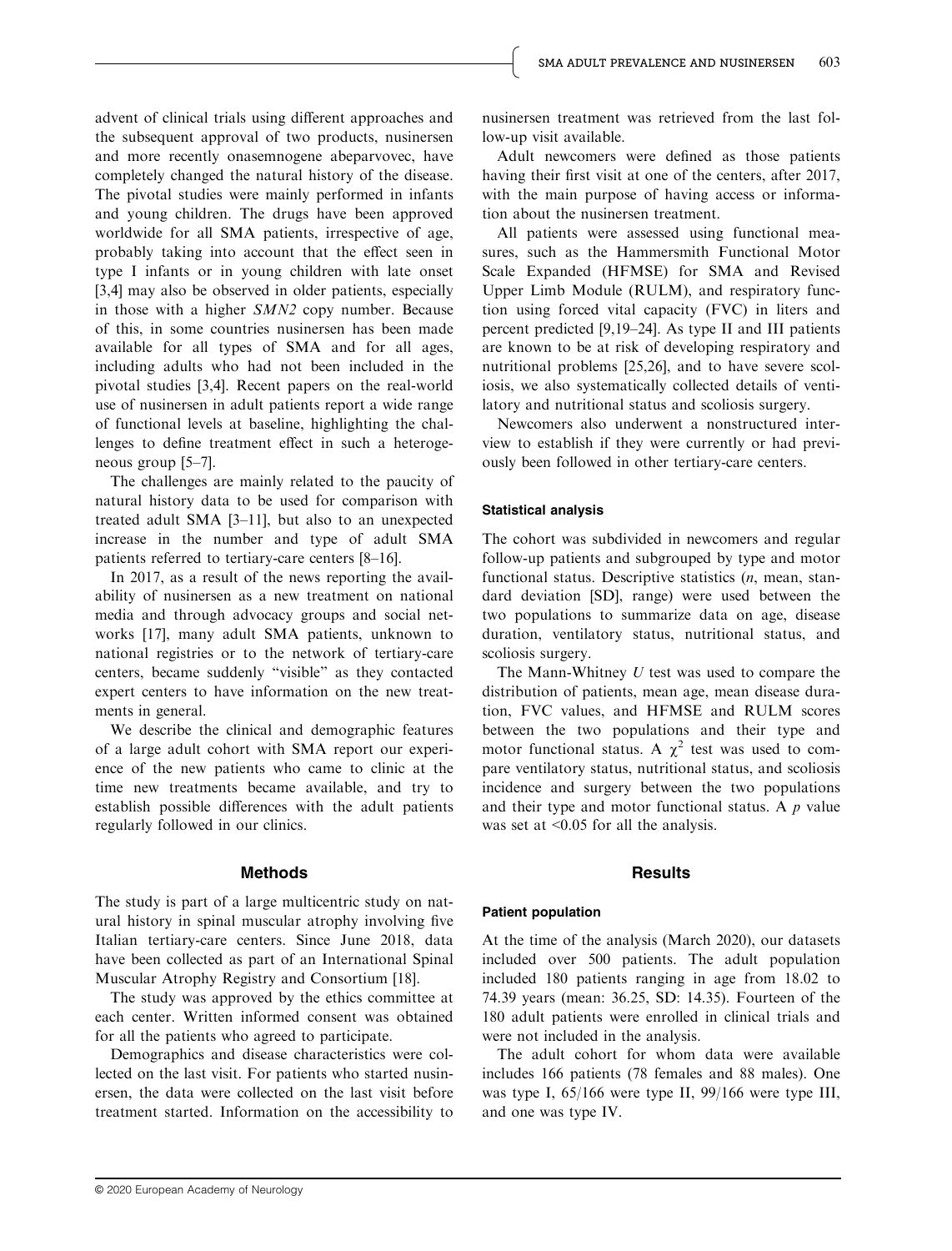| į                                                                                |  |
|----------------------------------------------------------------------------------|--|
| j<br>֖֖֖֖֖֧ׅ֖֧ׅ֖֧֚֚֚֚֚֚֚֚֚֚֚֚֚֚֚֚֚֚֚֚֚֚֚֚֚֬֝֝֝                                   |  |
|                                                                                  |  |
|                                                                                  |  |
|                                                                                  |  |
|                                                                                  |  |
|                                                                                  |  |
| athe<br>j                                                                        |  |
|                                                                                  |  |
|                                                                                  |  |
|                                                                                  |  |
|                                                                                  |  |
|                                                                                  |  |
|                                                                                  |  |
|                                                                                  |  |
|                                                                                  |  |
|                                                                                  |  |
| ţ                                                                                |  |
|                                                                                  |  |
|                                                                                  |  |
| I<br>ţ                                                                           |  |
| ₿                                                                                |  |
|                                                                                  |  |
|                                                                                  |  |
|                                                                                  |  |
| ì                                                                                |  |
|                                                                                  |  |
| į                                                                                |  |
| ֚֘֝֬                                                                             |  |
| i                                                                                |  |
|                                                                                  |  |
|                                                                                  |  |
| j                                                                                |  |
|                                                                                  |  |
| i                                                                                |  |
| j                                                                                |  |
|                                                                                  |  |
|                                                                                  |  |
| I                                                                                |  |
|                                                                                  |  |
|                                                                                  |  |
|                                                                                  |  |
|                                                                                  |  |
|                                                                                  |  |
| Ē<br>֚֬֕                                                                         |  |
|                                                                                  |  |
|                                                                                  |  |
| ¢                                                                                |  |
|                                                                                  |  |
| a construction of the construction                                               |  |
| ì                                                                                |  |
|                                                                                  |  |
| j<br>į                                                                           |  |
|                                                                                  |  |
| ı                                                                                |  |
| î                                                                                |  |
| ֠<br>Ē                                                                           |  |
|                                                                                  |  |
| l                                                                                |  |
|                                                                                  |  |
|                                                                                  |  |
|                                                                                  |  |
| i<br>j<br>١                                                                      |  |
| $\ddot{ }$<br>3                                                                  |  |
| ١                                                                                |  |
|                                                                                  |  |
|                                                                                  |  |
|                                                                                  |  |
|                                                                                  |  |
|                                                                                  |  |
| i                                                                                |  |
|                                                                                  |  |
|                                                                                  |  |
|                                                                                  |  |
|                                                                                  |  |
|                                                                                  |  |
|                                                                                  |  |
| ׇ֚֘֡                                                                             |  |
|                                                                                  |  |
| $\frac{1}{2}$                                                                    |  |
| ł                                                                                |  |
| ֧֧֧֧֧֧֧֧֧֧֧֧֦֧֧֧֚֚֚֚֚֚֚֚֚֚֚֚֚֚֚֚֚֚֚֚֚֚֚֚֚֚֚֚֚֚֚֝֝֓֝֓֝֓֓֡֓֓֓֡֬֓֓֡֬֓֓֡֓֓֝֬֝֬֝֓֝֬֝֬ |  |
| $\ddot{ }$                                                                       |  |
|                                                                                  |  |
|                                                                                  |  |
|                                                                                  |  |
| ֖֖֖֖֖ׅׅ֪֪ׅ֚֚֚֚֚֚֚֚֚֚֚֚֚֚֚֚֚֚֚֡֡֡֡֓֡֡֬֓֡֡֓֡֬                                      |  |
| age.<br>¢                                                                        |  |
| ׇ֖֖֪֪֪֧֧֪֪֪֦֖֪֪֪ׅ֪֪֪֪֪֪֪֪֪֪֪֪֪֪֪ׅ֚֚֚֚֚֚֚֚֚֚֚֚֚֚֚֚֚֚֡֬֝֬֝֓֡֝֓֝֬֝֬֝֓֓              |  |
| i<br>ì                                                                           |  |
|                                                                                  |  |
|                                                                                  |  |
|                                                                                  |  |
| ustics                                                                           |  |
| ֚֚֕֕                                                                             |  |
| j                                                                                |  |
|                                                                                  |  |
|                                                                                  |  |
| ֕                                                                                |  |
| l                                                                                |  |
|                                                                                  |  |
|                                                                                  |  |
|                                                                                  |  |
| ١<br>l                                                                           |  |
|                                                                                  |  |
| ı                                                                                |  |
|                                                                                  |  |
| i                                                                                |  |
| I<br>֘֝֕                                                                         |  |

orts

|            |                      |   | Regular follow-up, $n = 99$ |                                     |                              |                  |                  | Adult newcomers, $n = 67$   |                      |               |                  |                           |
|------------|----------------------|---|-----------------------------|-------------------------------------|------------------------------|------------------|------------------|-----------------------------|----------------------|---------------|------------------|---------------------------|
|            |                      |   | range (mean;<br>Age, years, | Disease duration,                   | Respiratory                  | feeding,<br>Tube | Scoliosis        | range (mean;<br>Age, years, | Disease duration,    | Respiratory   | feeding,<br>Tube | Scoliosis                 |
| Type       | <b>Status</b>        | z | SD)                         | range (mean; SD)                    | status, $n$                  |                  | surgery, n       | $\overline{\text{SD}}$      | range (mean; SD)     | status, $n$   |                  | surgery, $n$              |
|            | SMA Nonsitters 0 N/A |   |                             | $\frac{\triangleleft}{\triangle}$   | $\stackrel{\triangle}{\geq}$ | $\sum_{i=1}^{n}$ | $\frac{1}{\sum}$ | 18.28                       | 17.86                | SB: 0, NIV:   |                  |                           |
| j.         |                      |   |                             |                                     |                              |                  |                  | 18.28 (N/A)                 |                      | 1, TR: 0      |                  |                           |
| SMA        |                      |   | Nonsitters 20 18.51-65.99   | 16.89-64.82                         | SB: 3, NIV:                  |                  |                  | $21.56 - 51.55$             | 20.64-50.64          | SB: 8, NIV:   |                  |                           |
|            |                      |   | 33.18; $\pm 10.78$ )        | $(32.91; \pm 10.74)$<br>18.21-50.53 | 14, TR: 3                    |                  |                  | $(35.00;\pm 10.61)$         | $(34.15; \pm 10.67)$ | 8, TR: 2      |                  |                           |
|            | <b>Sitters</b>       |   | $25$ 19.27-51.95            |                                     | SB: 10, NIV:                 |                  |                  | $27.21 - 35.38$             | 25.14 49.92          | SB: 1, NIV:   |                  |                           |
|            |                      |   | $28.20; \pm 9.70$           | $(27.70; \pm 9.91)$                 | 15, TR: 0                    |                  |                  | $(31.30; \pm 5.78)$         | $(29.51; \pm 4.76)$  | $0,$ TR: $1$  |                  |                           |
| <b>SMA</b> |                      |   | Nonsitters 4 24.77-58.12    | 20.44-54.61                         | SB: 2, NIV:                  |                  |                  | $23.27 - 58.12$             | 21.27-56.03          | SB: 3, NIV:   |                  |                           |
| $\Xi$      |                      |   | $(46.68; \pm 14.94)$        | $(43.90; \pm 15.80)$                | 2, TR: 0                     |                  |                  | $(48.40; \pm 16.84)$        | $(46.35; \pm 16.81)$ | 1, TR: 0      |                  |                           |
|            | <b>Sitters</b>       |   | $30$ 18.67-74.39            | $.7.44 - 60.33$                     | SB: 23, NIV:                 |                  |                  | 20.69-70.57                 | $19.27 - 65.29$      | SB: 30, NIV:  |                  |                           |
|            |                      |   | $41.56; \pm 14.81$          | $(37.90; \pm 12.42)$                | 7, TR: $0$                   |                  |                  | $(41.07; \pm 14.25)$        | $(38.30; \pm 13.05)$ | 1, TR: 0      |                  |                           |
|            | Walkers              |   | 19 18.02-51.59              | $1.42 - 45.21$                      | SB: 18, NIV:                 |                  |                  | 19.85-68.27                 | 5.20-57.26           | SB: 10, NIV:  |                  |                           |
|            |                      |   | $(33.11; \pm 11.80)$        | $(25.11; \pm 10.47)$                | 1, TR: 0                     |                  |                  | $(43.60; \pm 19.50)$        | $(31.40; \pm 18.29)$ | 1, TR: 0      |                  |                           |
| SMA        | Walkers              |   | 69.22                       | 39.08                               | SB: 1, NIV:                  |                  |                  | $\frac{1}{2}$               | $\frac{A}{Z}$        | $\frac{4}{5}$ | $\sum_{i=1}^{n}$ | $\mathbb{X}^{\mathsf{A}}$ |
|            |                      |   |                             | 39.08 (N/A)                         | 0, TR: 0                     |                  |                  |                             |                      |               |                  |                           |

The mean age of the whole cohort was 37.09 years (range: 18.02–74.39 years; SD: 14.19). The SMA I patient was 18.28 year old at the moment of enrollment, the mean age for SMA II was 31.71 years (range: 18.51–65.99 years; SD:  $\pm 10.43$ ), and for SMA III was 40.50 years (range: 18.02–74.39 years; SD:  $\pm$ 14.94). The SMA IV patient was 69.22 years old.

The mean disease duration was 33.56 years (range: 5.20–65.29 years; SD: 12.97) for the whole group, 31.20 years (range: 16.89–64.82 years; SD:  $\pm 10.47$ ) for SMA II, and 35.31 years (range: 5.20–65.29 years; SD: 14.30) for SMA III.

Of 166 patients, 99 were already regularly followed in our centers. The remaining 67 (34 females and 33 males) came to our clinics with the main purpose of having information on the nusinersen treatment accessibility. None was currently regularly followed in tertiary centers, but all had been followed in pediatric centers in the past. Details of the interval since the last appointment at a tertiary-care center were often not available.

Of the 67 patients, one was type I, 20/67 were type II, and 46/67 were type III.

SMN2 copy number was available in 76 of the 166; 12 had two (seven SMA II, five SMA III), 43 had three (22 SMA II, 21 SMA III), and 21 had four (all SMA III). In nearly half of the (49/99, 49.5%) regularly followed and in 43/67 (64.2%) newcomers, SMN2 copy number was not yet available. Of the 43 newcomers, only five SMN2 copy numbers were available at the time of their first access to our centers.

Table 1 reports descriptive statistics on age, mean disease duration, scoliosis surgery, respiratory and nutritional details, subdivided by SMA type and functional status, in the patients previously followed and in the newcomers.

No difference was found on mean age at visit  $(p > 0.05)$  or mean disease duration  $(p > 0.05)$  between newcomers and the regularly followed patients.

#### SMA type and functional status

Abbreviations: NIV, noninvasive ventilation; SD, standard deviation; SMA, spinal muscular atrophy.

Abbreviations: NIV, noninvasive ventilation; SD, standard deviation; SMA, spinal muscular atrophy

In the type II subgroup, there were more patients who had lost the ability to sit among the newcomers (90%) compared to the regularly followed patients (44.4%)  $(p = 0.001)$ . No difference was found between the type SMA III motor functional subgroups ( $p > 0.05$ ).

The HFMSE and RULM scores were higher in the regularly followed patients compared to newcomers in the whole cohort and in both SMA II and III. The difference reached significance between SMA II newcomers and regularly followed subgroups ( $p = 0.002$ )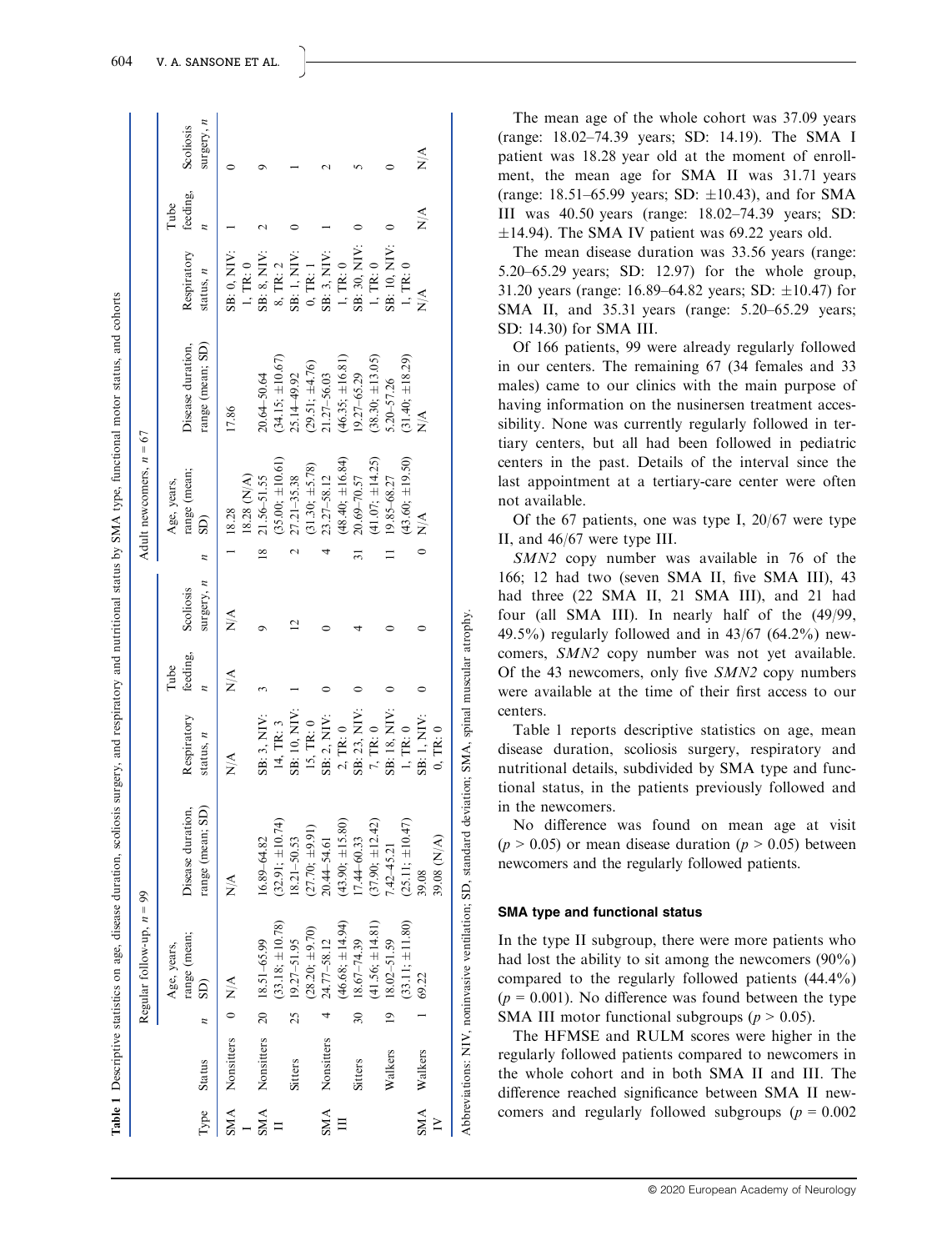|              |           |               | Follow-up $(n = 94)$    |                       |                          |                          | Newcomers $(n = 66)$ |                                           |                 |                        |
|--------------|-----------|---------------|-------------------------|-----------------------|--------------------------|--------------------------|----------------------|-------------------------------------------|-----------------|------------------------|
|              |           |               | <b>HFMSE</b>            | RULM                  | FVC, liters              | FVC, %                   | <b>HFMSE</b>         | <b>RULM</b>                               | FVC, liters     | FVC, %                 |
| <b>I ANN</b> | Nonsitter |               |                         |                       |                          |                          |                      |                                           |                 |                        |
|              |           | Mean          |                         |                       |                          |                          |                      |                                           |                 |                        |
| SMA II       | Nonsitter |               | $\overline{1}$          | $\circ$               | $\overline{\phantom{0}}$ | $\overline{\phantom{0}}$ | $\overline{18}$      | $\frac{8}{2}$                             |                 |                        |
|              |           | $Mean \pm SD$ | $0.11 \pm 0.46$         | $1.53 \pm 2.04$       | $0.7 \pm 0.36$           | $41.88 \pm 29.26$        | $0 + 0$              | $0.83 \pm 1.47$                           | $0.97 \pm 0.66$ | $24.50 \pm 20.69$      |
|              |           | Min-max       | $0\hbox{--}2$           | $6-6$                 | $0.16 - 1.59$            | $10.00 - 94.00$          |                      | $\zeta$ -0                                | $0.4 - 2.38$    | $1.00 - 85.00$         |
|              | Sitter    |               | 23                      | 23                    | $\frac{8}{2}$            | $\frac{8}{2}$            |                      |                                           |                 |                        |
|              |           | $Mean \pm SD$ | $2.17 \pm 1.83$         | $9.7 \pm 6.6$<br>0-21 | $1.66\,\pm\,0.65$        | $42.94 \pm 20.09$        |                      |                                           | $1.29 \pm 0.26$ | $45.50 \pm 0.70$       |
|              |           | Min-max       | $0\text{--}6$           |                       | $0.4 - 2.62$             | $7.00 - 83.00$           |                      |                                           | $1.29 - 1.66$   | $45 - 46$              |
|              | ĀЦ        |               | $\overline{42}$         | $\frac{1}{4}$         | 35 <sub>5</sub>          | 35 <sub>1</sub>          | $\overline{1}$       | $\overline{9}$                            | $\overline{16}$ | 16                     |
|              |           | $Mean \pm SD$ | $1.24 \pm 1.72$         | $6 + 6.49$            | $1.19 \pm 0.72$          | $42.41 + 24.72$          | $0.11 \pm 0.46$      | $0.79 \pm 1.44$                           | $0.99 \pm 0.64$ | $27.31 \pm 20.56$      |
|              |           | Min-max       | $6 - 6$                 | $0 - 21$              | $0.16 - 2.62$            | $7.00 - 94.00$           | $0 - 2$              | $\zeta$ -0                                | $0.4 - 2.38$    | $1.00 - 85.00$         |
| <b>SMAII</b> | Nonsitter |               |                         |                       |                          |                          |                      |                                           |                 |                        |
|              |           | $Mean \pm SD$ | $0.5\,\pm\,0.58$        | $6.25 \pm 4.57$       | $2.09\,\pm\,0.8$         | $83.55 \pm 21.13$        | $1.5 \pm 1.73$       | $8.25 \pm 9.54$                           | $1.95 \pm 0.65$ | $54.33 \pm 9.61$       |
|              |           | $Min-max$     | $\overline{\mathsf{I}}$ | $\bar{=}$             | $1.48 - 3.27$            | $52.00 - 96.00$          | $\overline{1}$       | $\begin{array}{c} 0-17 \\ 31 \end{array}$ | $1.46 - 2.68$   | $44.00 - 63.00$        |
|              | Sitter    |               | 28                      | 28                    | 28                       | $\frac{28}{3}$           | $\overline{31}$      |                                           | 26              | 26                     |
|              |           | $Mean \pm SD$ | $14.96 \pm 11.73$       | $22.15 \pm 9.7$       | $3.23 \pm 1.22$          | $71.71 \pm 31.96$        | $13.42 \pm 10.15$    | $21.16 \pm 8.17$                          | $2.88 \pm 0.97$ | $78.33 \pm 20.83$      |
|              |           | Min-max       | $0 - 36$                | $0 - 37$              | $1.38 - 6.46$            | $14.00 - 117.00$         | $2 - 32$             | $4 - 36$                                  | $0.94 - 5.42$   | $32.00 - 116.00$<br>10 |
|              | Walker    |               | $\overline{0}$          | $\overline{1}$        | $\frac{8}{2}$            | $\frac{8}{2}$            | $\equiv$             | $\overline{a}$                            | $\overline{10}$ |                        |
|              |           | $Mean \pm SD$ | $47.16 \pm 10.38$       | $33.63 \pm 4.88$      | $3.71 \pm 0.93$          | $87.78 \pm 29.26$        | $45.18 \pm 12.38$    | $35.55 \pm 2.88$                          | $3.87 \pm 1.18$ | $102.44 \pm 13.19$     |
|              |           | Min-max       | $25 - 63$               | $25 - 37$             | $2.29 - 5.43$            | $22.00 - 110.00$         | $23 - 63$            | $28 - 37$                                 | $1.74 - 5.56$   | 79.00-119.00           |
|              | 크         |               | 51                      |                       | 50 <sub>o</sub>          |                          | $46\,$               | $46\,$                                    | 39 <sub>o</sub> | 39                     |
|              |           | $Mean \pm SD$ | $25.82 \pm 20.08$       | $25.31 \pm 11.06$     | $3.31 \pm 1.15$          | $78.44 \pm 30.78$        | $19.98 \pm 17.84$    | $\pm 10.6$<br>23.48                       | $3.04 \pm 1.11$ | $82.15 \pm 22.56$      |
|              |           | $Min-max$     | $0 - 63$                | $0 - 37$              | $1.38 - 6.46$            | $14.00 - 117.00$         | $0 - 63$             | $0 - 37$                                  | $0.94 - 5.56$   | $32.00 - 119.00$       |
| <b>SMAIV</b> | Walker    |               |                         |                       |                          |                          |                      |                                           |                 |                        |
|              |           | Mean          | 33                      | 37                    | $\ddot{8}$               | 83.00                    |                      |                                           |                 |                        |

Table 2 Descriptive statistics on HFMSE, RULM, and FVC values at baseline, subdivided by regularly followed up, newcomer patients, and SMA type and functional status Table 2 Descriptive statistics on HFMSE, RULM, and FVC values at baseline, subdivided by regularly followed up, newcomer patients, and SMA type and functional status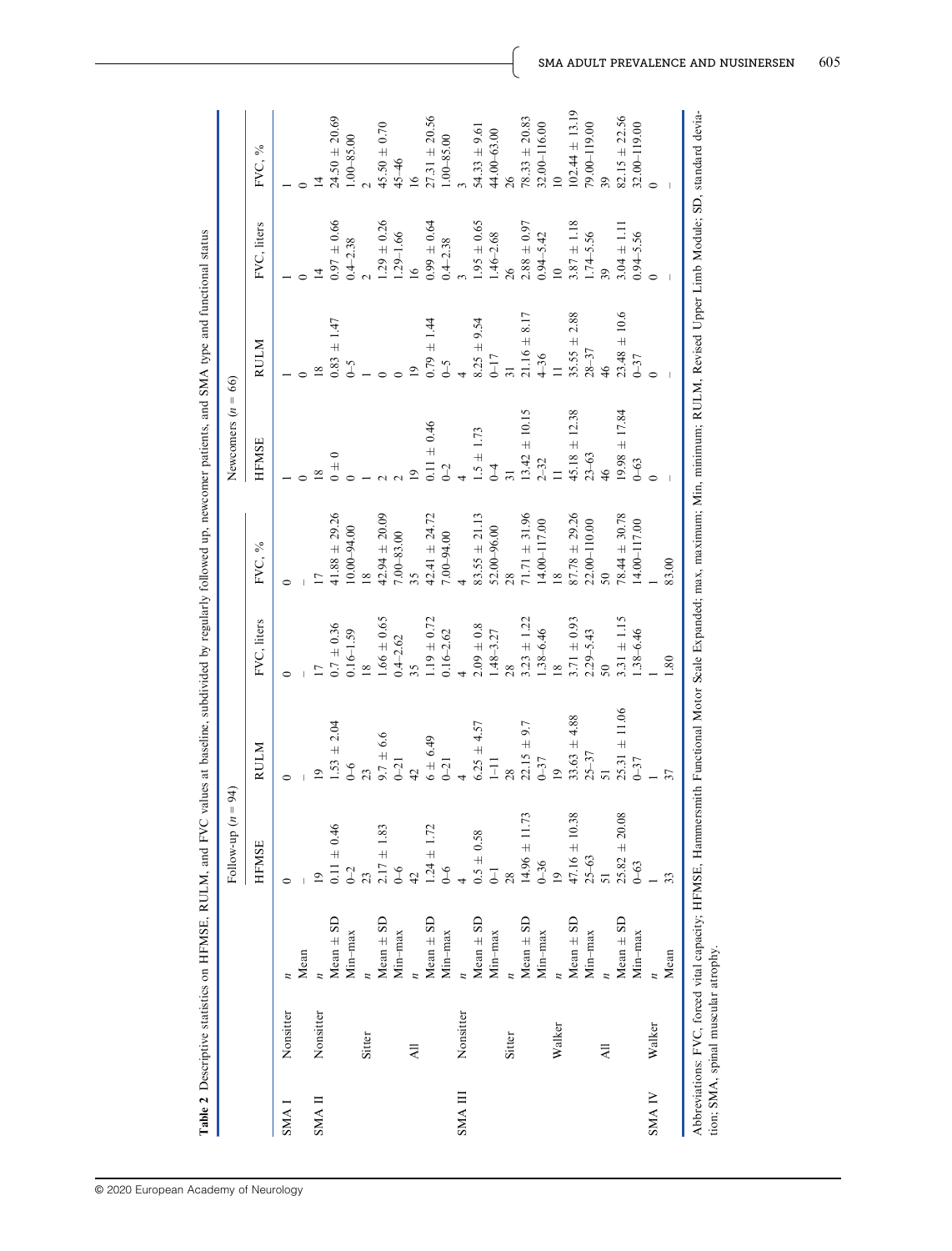for HFMSE and  $p = 0.001$  for RULM scores) but not for SMA III patients ( $p > 0.05$ ) (Table 2).

#### Respiratory function and ventilatory status

The FVC values in liters and percent predicted were higher in the regularly followed patients compared to newcomers in the whole cohort and in both SMA II and III (Table 2), but the difference did not reach significance.

A difference was found on ventilatory status  $(p = 0.013)$  between the two subgroups, with more regularly followed patients using noninvasive ventilation (NIV). Subdividing the cohort by SMA type and functional status, there was also a difference in ventilatory status within the nonsitter SMA II ( $p = 0.04$ ) and sitter SMA III  $(p = 0.020)$  groups, as in both there were more regularly followed patients using NIV.

Twelve newcomers had awareness of previous abnormal sleep study and/or signs of nocturnal hypoventilation but had previously refused ventilation. Seven of them started ventilation after agreeing to being enrolled in a new follow-up program.

#### Scoliosis

The number of patients with a Cobb's angle more than 50° was lower in the regularly followed patients compared to the newcomers ( $p = 0.039$ ). No difference in scoliosis surgery was found between the two subgroups ( $p \ge 0.05$ ), as in both groups there was a high number of patients who had refused scoliosis surgery.

### Nutritional status

No difference in nutritional status was found between the two populations ( $p \ge 0.05$ ).

#### Nusinersen treatment

Seventy-two of the 166 patients were on nusinersen (43.37%): 21 of the 67 (31.34%) newcomers and 51 of the 99 (51.51%) regularly followed patients.

The mean treatment duration at the time of the analysis was 528.57 days  $(\pm 166.83; 64–679)$  for the 21 newcomers and 548.09 days  $(\pm 144.40; 202 - 799)$  for the 51 regularly followed patients.

#### Discussion

In this study we present a snapshot of a large cohort of Italian adult patients with SMA, focusing on those who were, until recently, not followed in a tertiarycare center. These patients were also not part of family's associations or other advocacy groups, and, despite having a diagnosis of SMA, until recently had not been detected by any registry or natural history study.

In our current dataset, 67 of the 166 adult patients were newcomers who approached our tertiary- care centers because they were interested in possible treatment with nusinersen. The new referrals included mainly adult patients who were managed at home with local support, such as some severe type II patients and even a type I patient who had survived with permanent ventilation beyond the age of 18 years.

With few exceptions, all had received their diagnosis when they were children and had previously been followed in tertiary-care centers. However, when transitioning from the pediatric to the adult age, most of them had gradually lost interest in attending specialist centers. Patients often complained that the assessments performed by adult neurologists were less detailed and there was less physiotherapist input compared to the pediatric setting.

It is of interest that although the new patients did not differ significantly from those regularly followed in relation to age, disease duration, and other parameters, some differences between the two groups could be noted. Both groups had a widespread range of age and functional abilities, confirming the wide heterogeneity that can be found in adults affected by SMA. In the type II group, there was a higher proportion of newcomers who were in the severe end of the spectrum of type II  $(18/20: 90.00\%)$ , compared to the regularly followed patients  $(20/45; 44.44\%)$ . These were patients who had lost the ability to sit independently, had very residual motor function, and had an overall severe motor phenotype compared to the type II patients who had retained the ability to sit. Not surprisingly, within type II, the difference in functional status is also reflected by a significant difference in HFMSE and RULM scores.

Within the type II group, all patients had developed severe scoliosis since childhood, and only few had opted for scoliosis surgery when this was suggested, with no difference between newcomers and regularly followed patients. In both groups, patients reported that at the time surgery was discussed, they felt that the risk of a general anesthesia and a long procedure, together with the possible loss of some functional abilities, contributed to their refusal.

A significant difference was in contrast found on respiratory management. There was a limited number of patients using any form of ventilation in the newcomers group, despite many of them being aware of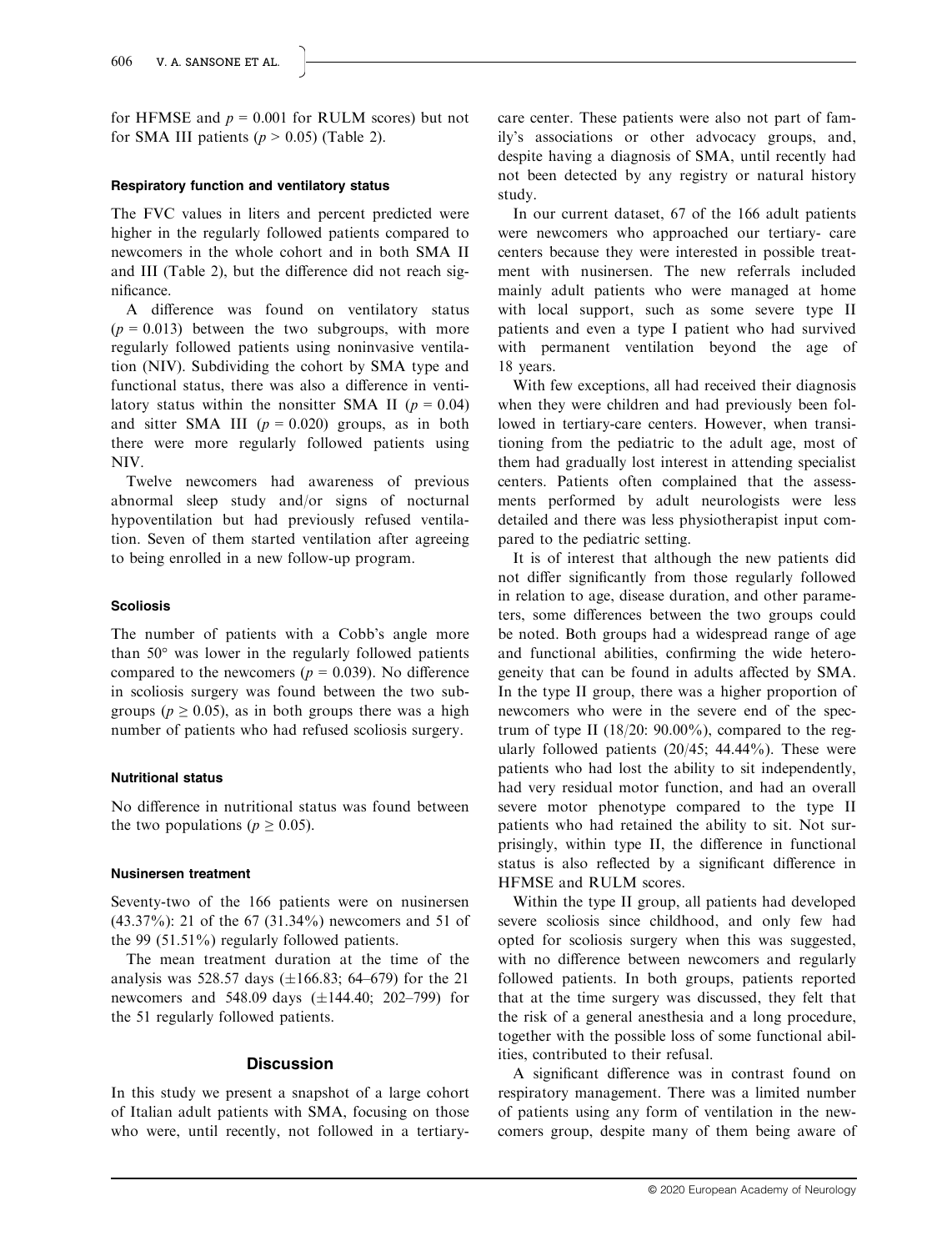clinical signs and, in some cases, also of abnormal sleep studies. Patients reported that they felt that ventilation was not needed as they felt in good health, and they did not want to wear a mask at night. In seven patients we were able to start ventilation once they decided to be followed regularly.

The differences between regularly followed patients and newcomers were less marked in the type III patients. The two subgroups had similar percentages of patients who were still able to walk (35.85% vs. 23.91%), had become sitters (56.60% vs. 67.39%), or had even lost the ability to sit (7.55% vs. 8.69%).

When we analyzed functional scores and FVC in type III patients, the regularly followed patients had consistently better values, but the difference was not significant. Interestingly, as also observed in type II, four of the eight nonsitter type III patients had previously opted for not using ventilation that was initiated after they agreed to remain in a follow-up program. In general, regularly followed patients had a much better adherence to respiratory care recommendations and posturing compared to the newcomers. In contrast, there was little difference for aspects that were considered and discussed at the time the patients were in the pediatric age, such as the possibility of scoliosis surgery. Unfortunately, many adult patients refused to take a new x-ray, and we do not have an accurate estimate of the severity of scoliosis; however, from physical examination, the level of scoliosis was obviously different, with many newcomers having an inappropriate wheelchair posturing that had not been revised for several years.

It is of interest that although most of these patients received new referrals with the main aim to discuss the possibility to perform therapy with nusinersen, only approximately a third initiated treatment, as opposed to the 51% of the regularly followed patients. In 24 cases, this was due to surgery  $(n = 17)$  or to a very severe scoliosis (>70°)  $(n = 7)$ that would have required the use of imaging with radiation. In other cases, patients chose to wait and see, as there was little experience with nusinersen in adults. Interestingly, with few exceptions, patients agreed to be followed regularly even if they did not start treatment.

The study also prompted us to develop patient-reported outcome measures and other tools to better understand adult patients' attitudes toward care. These measures were not available at the time the patients entered our registry, but all of the newcomers were asked the reasons for having discontinued care at tertiary-care centers. Type II patients who had lost the ability to sit and type III patients who lost ambulation often reported that after losing several motor

abilities by the time of puberty, they felt demotivated to continue follow-up, as despite all of their efforts they were still steadily deteriorating. Traveling and additional resources contributed to outweigh the benefits of visiting their referring neurologist. After leaving the tertiary-care center, most of them chose to be followed by their local physicians, often from the rehabilitation centers for specific needs such as a change in a wheelchair or other orthosis, had seasonal general check-ups or other SMA-unrelated medical needs, and only a few saw a pneumologist or had received a multidisciplinary approach.

Another important issue is that despite the extensive literature on SMN2 copy number, many adult patients who had the diagnosis of SMN1 mutations many years ago, when the copy number was not automatically determined, do not have this information available. All patients were asked to consent for the test, but surprisingly, a high number declined, and others decided to postpone it for the time when other blood tests were needed. The number of patients with SMN2 copy number is now rapidly increasing, and this will help to establish whether the number of SMN<sub>2</sub> copies correlates to the degree of motor disability and progression in this older population.

Our results confirm previous studies reporting a large phenotypic variability in adults affected by SMA and suggest that further efforts should be made to identify and follow all SMA patients including those who are not part of the registries or followed in tertiary-care centers. The identification of these cases will lead to redefining the overall prevalence of SMA and the occurrence of different phenotypes. A better awareness of the progression of the disease according to age and functional level will also help to set up realistic expectations in relation to new treatments or other types of intervention.

# Acknowledgements

The study received funding from the Italian Telethon (GSP13002). From June 2018, data were available from the International SMA Registry, partly funded with a contribution from Biogen.

# Disclosure of conflicts of interest

Dr. Sansone, Dr. Coratti, Dr. De Sanctis, Dr. Pane, Dr. Messina, Dr. D'Amico, Dr. Albamonte, Dr. Bertini, Dr. Bruno, and Dr. Mercuri report personal fees from Biogen S.R.L. outside the submitted work. Dr. Pera, Dr. Coratti, Dr. Sframeli, Dr. De Sanctis, Dr. Bertini, Dr. Messina, Dr. Mercuri reports personal fees from Roche S.R.L. outside the submitted